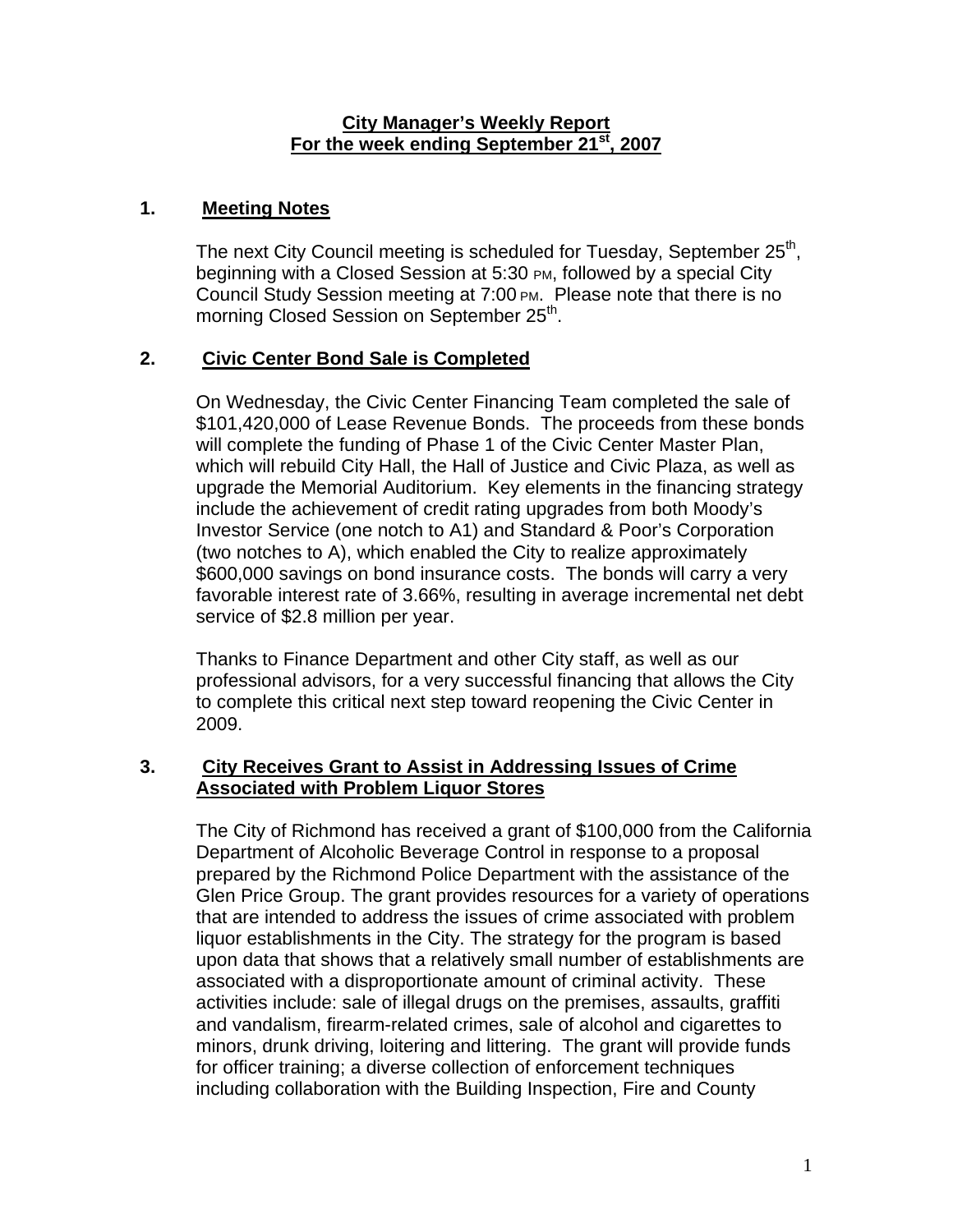Health Departments; community education activities; and an improved system for recording and reporting arrests related to alcohol enforcement. The grant will support the Richmond Police Department in working closely with officers from the Department of Alcoholic Beverage Control and the District Attorney's Office to identify and prosecute alcohol premisesrelated offenses. Captain Eugene McBride and Sergeant Charles Whitney of the Richmond Police Department played active roles in the development of this successful application.

## **4. Recognition for Unique Program Developed by LEAP Adult Literacy Program**

San Quentin literacy student inmates have selected the City of Richmond collaboration, *Ki to the Future*, for recognition as a program that is making a positive impact on youth. *Ki to the Future* is a unique partnership between LEAP, the Library, the Recreation Department, and the Center for Human Development. The program will receive a \$550 donation at a San Quentin literacy student recognition ceremony to be held in San Quentin on October 10<sup>th</sup>.

The *Ki to the Future* program provides an unusual after school experience for families at the Shields-Reid Community Center in North Richmond. To engage entire families after school, pre-school children look at books or hear stories in the library room, parents or guardians learn English, and school age children learn Aikido as a method to increase focus and concentration for improved academic learning. On a regular basis, parents will switch places with their children, as they too are preparing to learn. The goal of the program is to help all members of the family learn methods that increase their mental and physical stability under stressful situations and ultimately enhance their openness to learning new ideas and skills at home and at work.

## **5. Library Hours**

At its recent meetings, the City Council has received comments concerning hours at the Main Library at 325 Civic Center Plaza. Please note that the Main Library is currently open the following 45 hours each week (including Saturday):

| Monday    | $12 - 8$ pm   |
|-----------|---------------|
| Tuesday   | $12 - 8$ pm   |
| Wednesday | 10 am $-8$ pm |
| Thursday  | 10 am $-5$ pm |
| Friday    | $12 - 5$ pm   |
| Saturday  | 10 am $-5$ pm |
| Sunday    | Closed        |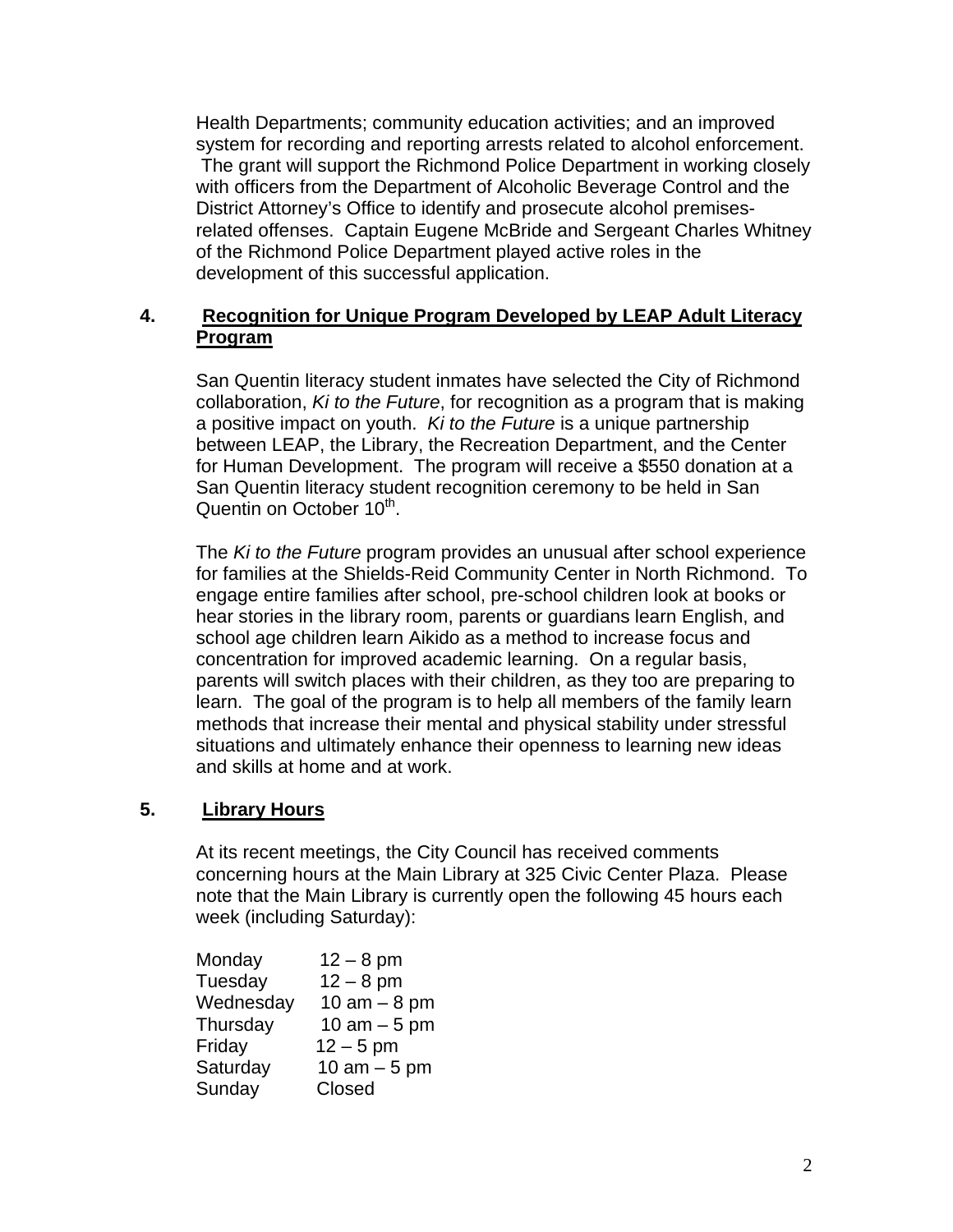Library staff are planning to drop postcards to all addresses, reminding residents that the Library will remain open during construction to the Civic Center.

## **6. Presentation Concerning San Jose Graffiti Abatement Programs**

This past Wednesday, members of the Beautification Committee, chaired by Councilmember Thurmond, and the Crime Prevention Committee, together with interested members of City staff and the community, heard a presentation by individuals who designed and implemented programs that helped to virtually eradicate graffiti in the City of San Jose. While the presentation was not detailed in terms of the specific program elements that were implemented, and was, in part, marketing consulting services that are currently being offered in such program design, it nonetheless sparked significant interest among over 50 attendees at this meeting. Among other activities, general elements of successful graffiti eradication programs involve:

- Training volunteers to paint over graffiti;
- Educating people about not doing graffiti;
- Working with the District Attorney to assign those who vandalize with graffiti to clean it up, and connect them to other re-entry services;
- Changing city ordinances and working with labor groups as needed to implement the above programs;
- Partnering with the school district and adjacent cities;
- Partnering with business, particularly having to do with procurement of supplies; and
- Identifying revenue sources to implement such programs.

City staff has requested a proposal from these consultants to evaluate whether or not they might provide assistance to the Richmond community. We will keep you informed as this project moves forward.

## **7. Employee Task Force on Quality Improvement**

As you may recall, we have initiated an employee Task Force (TF), following up on the recently completed community survey, in an effort to involve employees at all levels and functions of the organization in a concerted effort to improve City services. This past week, the TF completed the initial phase of their work, which included translating the Mejorando Group report that was recently provided to you into four main areas of focus:

- 1. City Services
- 2. Employee Relations/Internal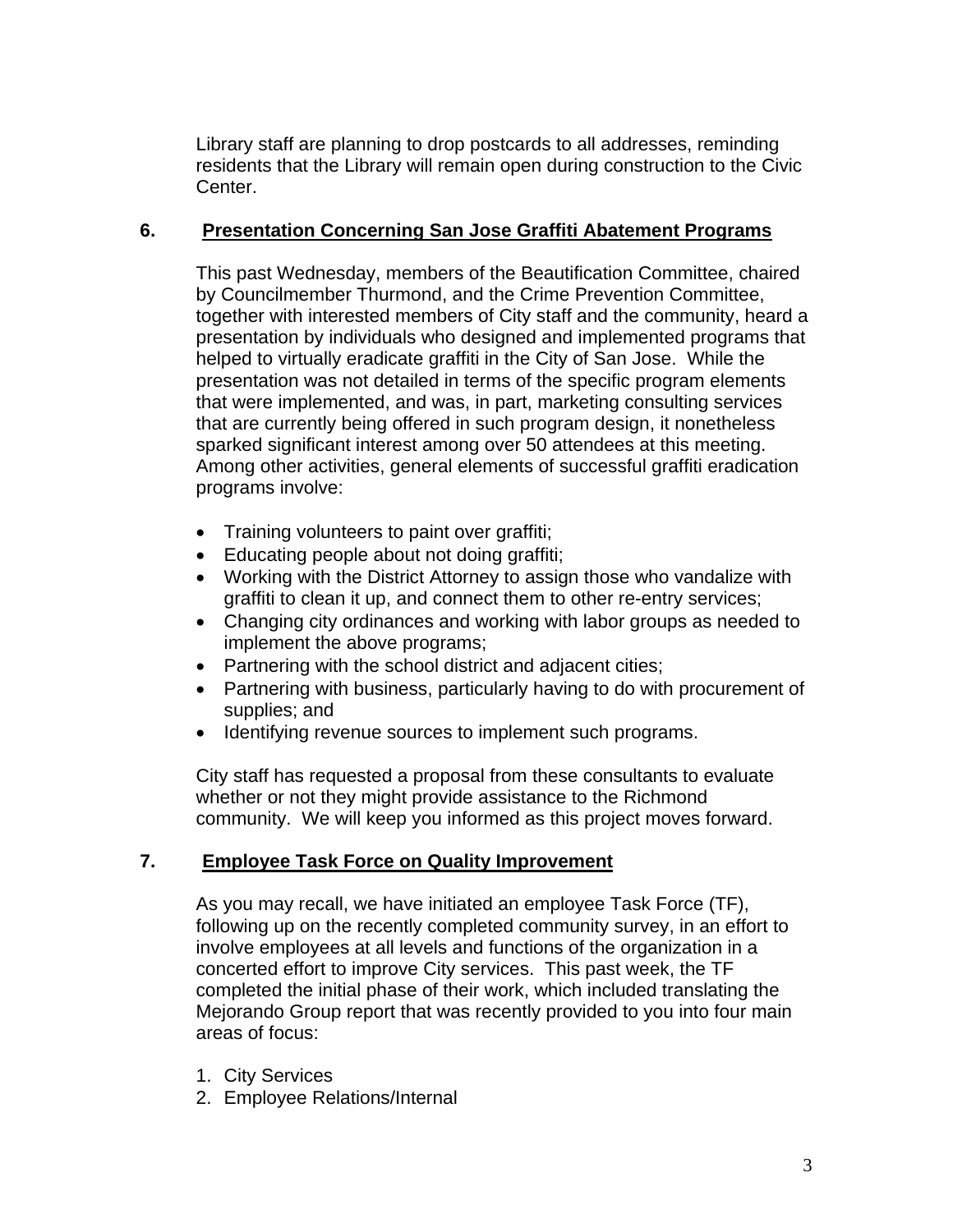- 3. Infrastructure
- 4. Communication

These categories were arrived at by the TF after much discussion. Each TF member serves on one of the four areas and will be working in that area prior to the next TF meeting scheduled for October 17. The intent is for each of these sub-teams to prepare a set of short-term and long-term recommendations to positively impact the situation. The schedule is for the TF to finalize their work and present it to Department Heads on November 7<sup>th</sup>.

The consultant, Patrick Ibarra of the Mejorando Group (who also facilitated the most recent City Council strategic planning session) reports that this select employee TF seems to be composed of high-energy, focused, positive employees who are committed to making a difference. The 22 Task Force members are:

- Fire Dan Martin, Ray Muhammad, and Rico Rincon;
- Police Detective Patrick Davis, Officer Virgil Thomas and Records Specialist Sheila Bruno;
- Public Works Desiree Grayson, Markeith McCraw, and Artie Moore;
- City Manager Lashonda Wilson;
- City Clerk Patrick Seals;
- Human Resources Lisa Stephenson;
- Planning Hector Rojas;
- Finance Herbert Pike;
- Community and Economic Development Patrick Lynch;
- Housing Authority Latan Jones;
- Employment and Training Jay Leonhardy;
- Recreation Sharolyn Babb;
- Library Christina Nypaver;
- Engineering Lynne Scarpa;
- Information Technology Steve Furtado;
- City Attorney Bruce Soublet.

I greatly appreciate their commitment to this effort.

#### **8. Construction of Boat Ramp Street**

A pre-construction meeting was held this week with W.R.Forde Associates to discuss the construction start date for the improvements to Boat Ramp Street. This project is located in the 600 block of West Cutting Boulevard next to Richmond Boat Works. The project will construct an area where community members will be able to launch kayaks and have access to the shoreline along the Bay Trail. These improvements are partially funded by a grant that the City received from the Department of Boating and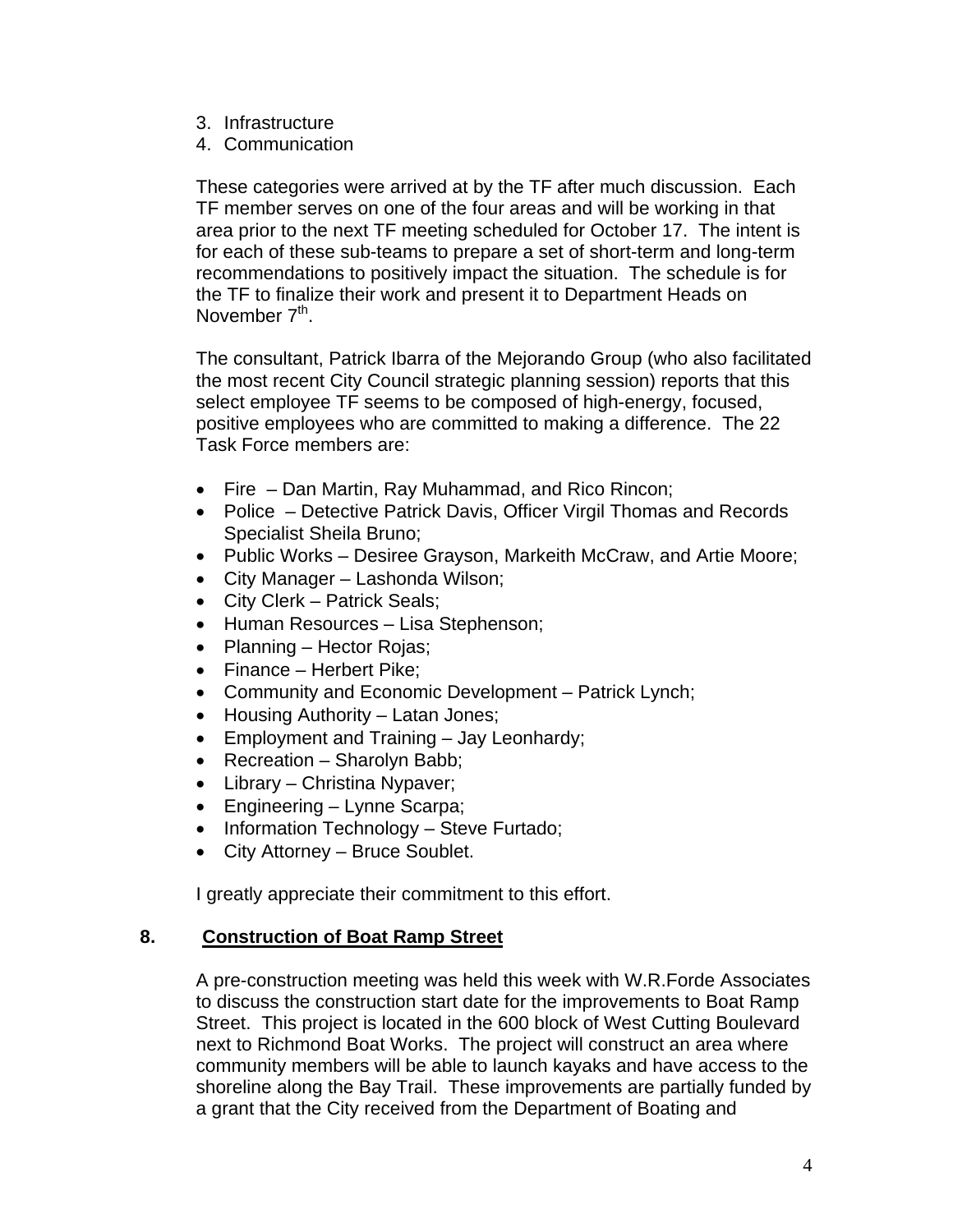Waterways with the help of TRAC. Construction should start around October 8<sup>th</sup> and, weather permitting, should be completed before Thanksgiving.

## **9. Public Works Department Projects**

New Public Works Director Yadar Bermudez reports the following significant activities by his Department during the past week:

- Preparing the Marina Bay Park for the Home Front Festival;
- Preparing (mowing, cleaning, powering, etc.) the MLK, Nevin, JFK and Shields Reid Parks and respective community centers for the Tent City Event.
- Surveying street lights throughout the Iron Triangle for proper operation;
- Repairing the existing irrigation systems and installing new irrigation control panel at MLK Park;
- Repairing lighting impacted by wire theft on the Bay Trail at the east side of Shimada Park, Atlas Road, Richmond Parkway at Goodrick, Railroad Avenue (Point Richmond) and Hilltop Park;
- Painting 17 light poles in the Hilltop/Fairmede Neighborhood area;
- Continuing with citywide graffiti removal;
- Pothole repairs on Harbour Way between Ohio and Bissel Avenue,
- Crack sealing on Carriage Hills North;
- Installing new street sweeping signs and poles on Macdonald Avenue from 37<sup>th</sup> Street to San Pablo Avenue; and
- Installing skip line on Barrett from  $28<sup>th</sup>$  Street to  $32<sup>nd</sup>$  Street.

# **10. Fire Department Promotions and Trainee Academy**

Last week Firefighters Will Bachman, Bob Christie, Scott Duncan and Rico Rincon were promoted to the rank of Fire Engineer. They are currently working in their new assignments. A badge pinning ceremony will be held sometime in October with the date and time still to be determined.

Earlier this week, seven new fire trainees began a sixteen week recruit academy at the Fire Training Center. The trainees are Carolyn Conry, Jason Eakle, Steven Harris, Zachary Jenssen, Heidi Maretzki, Eric Mendoza-Govan and John Stevens.

# **11. Release of CrimeView Community Software**

Following additional testing (and a premature announcement in a prior Weekly Report), the City's new crime mapping application – CrimeView Community – has been released to the general public by the Police Department. The application is accessed via the Internet and enables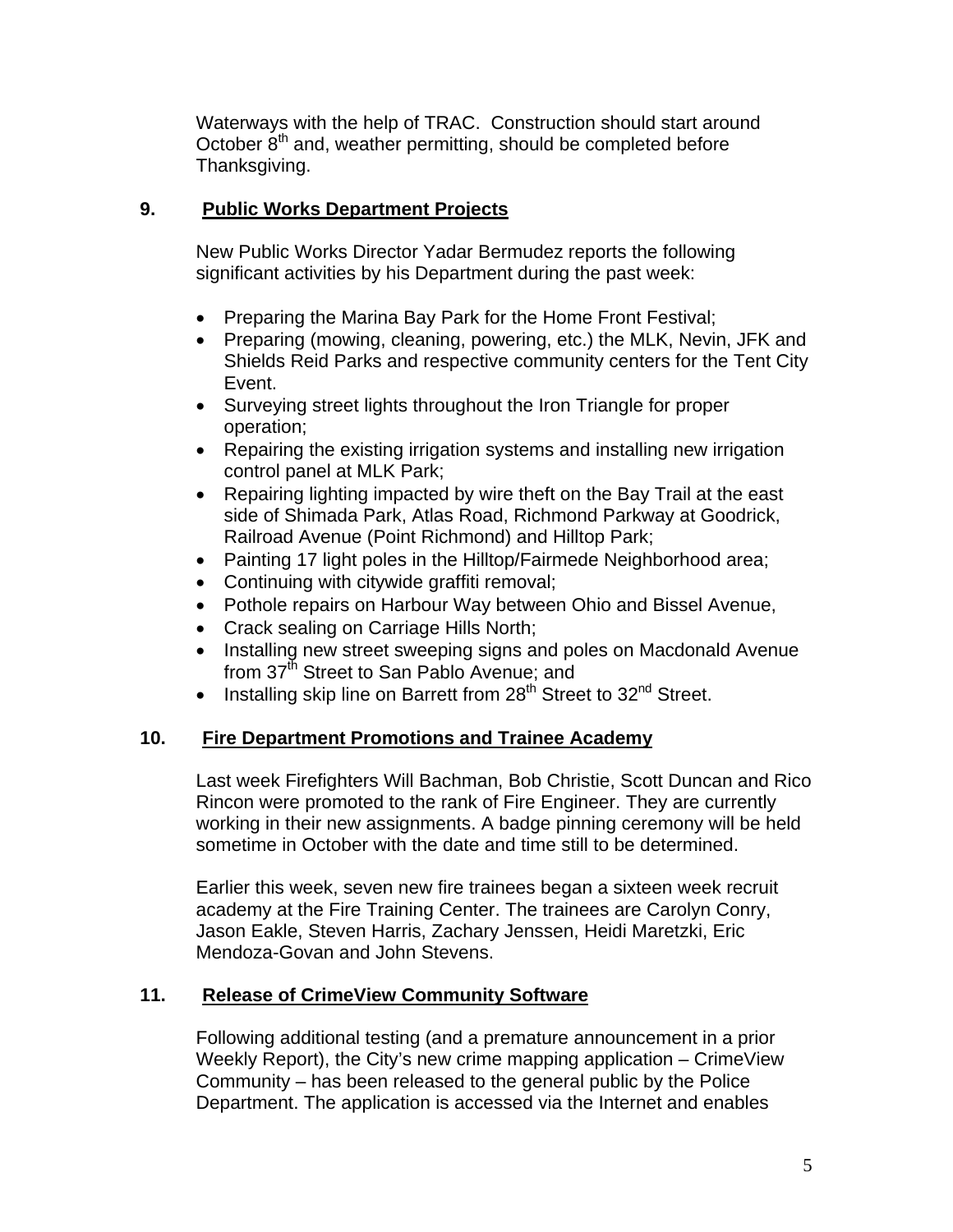members of the public to query for a range of crime incidents. The queries are further refined through specification of geographical parameters – address, feature proximity, or feature boundary – and time frames.

To access real time information about Richmond crime in your neighborhood, visit http://crimeview.ci.richmond.ca.us/crimeviewcommunity/wizard.asp.

#### **12. City of Richmond Website Wins Award**

The City of Richmond has received yet another award for its website. In particular, the City received the 2007 award for OUTSTANDING ACHIEVEMENT IN WEBSITE DEVELOPMENT from the Web Marketing Association. Details are below:



City of Richmond California 2006 City of Richmond California Website Redesign